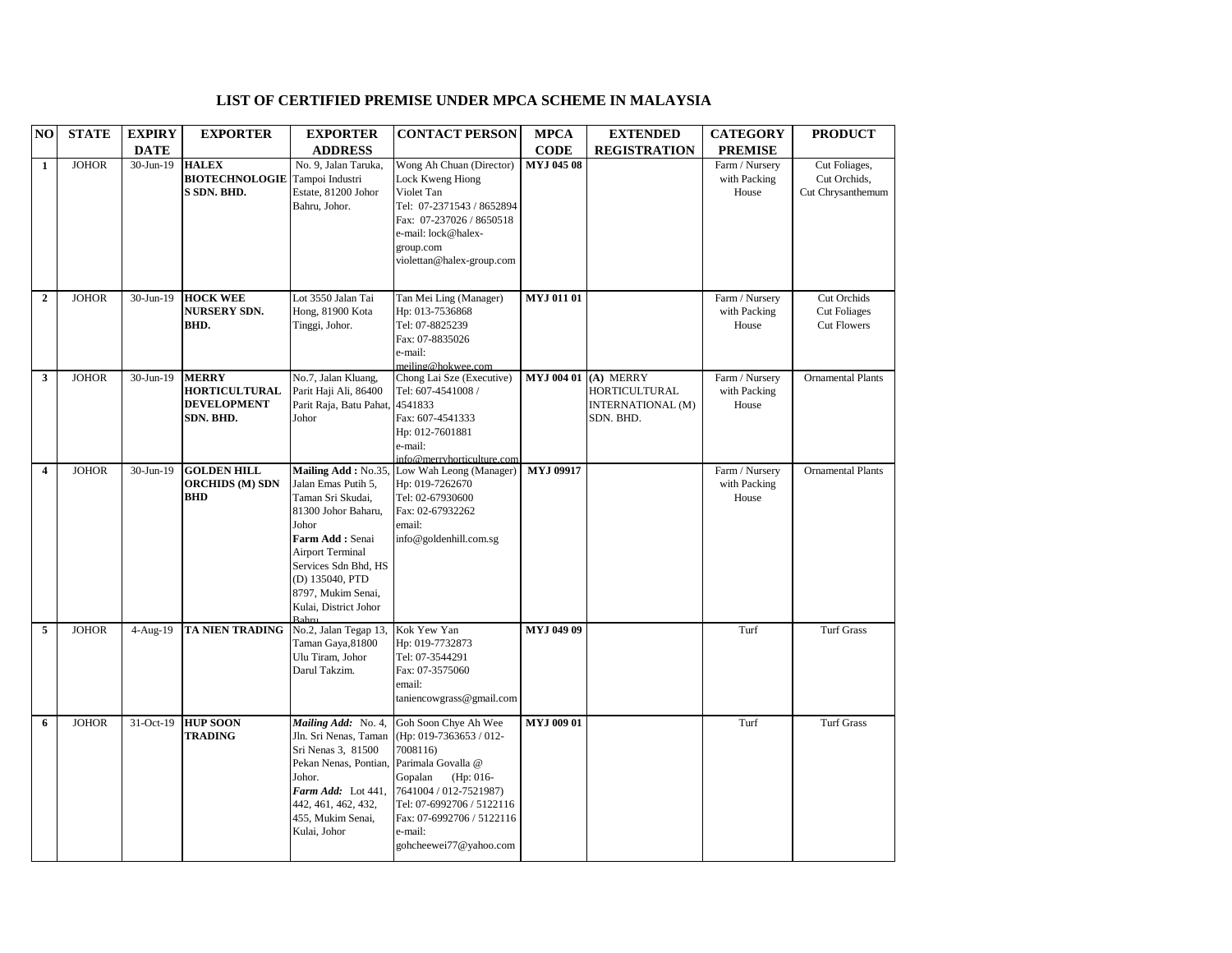| $\overline{7}$   | <b>JOHOR</b> | $31-Oct-19$ | <b>SCENIC</b>            | Lot 1361, Mukim       | Lee Lai Kock (Manager)                     | MYJ 01801         |                        | Farm / Nursery | <b>Ornamental Plants</b> |
|------------------|--------------|-------------|--------------------------|-----------------------|--------------------------------------------|-------------------|------------------------|----------------|--------------------------|
|                  |              |             | <b>AGRICULTURE</b>       | Tanjong Sembrong,     | Hp: 012-7110919                            |                   |                        | with Packing   |                          |
|                  |              |             | SDN. BHD.                | 83700 Yong Peng,      | Ng Hock Song                               |                   |                        | House          |                          |
|                  |              |             |                          | Johor.                | Hp: 012-7277955                            |                   |                        |                |                          |
|                  |              |             |                          |                       |                                            |                   |                        |                |                          |
|                  |              |             |                          |                       | Tel: 07-4681952                            |                   |                        |                |                          |
|                  |              |             |                          |                       | Fax: 07-4681951                            |                   |                        |                |                          |
|                  |              |             |                          |                       | e-mail:                                    |                   |                        |                |                          |
|                  |              |             |                          |                       | scenicagr@vahoo.com.sg                     |                   |                        |                |                          |
| 8                | <b>JOHOR</b> | 31-Oct-19   | <b>MEGA SPEED</b>        | Lot 4143, Batu 24,    | Koh Ah Chua (Director)                     | MYJ 027 01        |                        | Farm / Nursery | <b>Ornamental Plants</b> |
|                  |              |             | ENTERPRISES SDN.         | Jalan Pontian, 81500  | Hp: 016-7330227                            |                   |                        | with Packing   |                          |
|                  |              |             | BHD.                     | Pekan Nenas, Johor.   | email:mc1162@hotmail.                      |                   |                        | House          |                          |
|                  |              |             |                          |                       | com                                        |                   |                        |                |                          |
| $\boldsymbol{9}$ | <b>JOHOR</b> | 31-Oct-19   | <b>YI LI NURSERY</b>     | Mailing Add: No.      | Low Nguan Pee                              | MYJ 021 01        |                        | Farm / Nursery | <b>Ornamental Plants</b> |
|                  |              |             | SDN. BHD.                | 176, Jalan Mahmood,   | Tel: 06-9872633/ 9875507                   |                   |                        | with Packing   |                          |
|                  |              |             |                          | Parit Jawa, 84150     | Fax: 06-9875533                            |                   |                        | House          |                          |
|                  |              |             |                          | Muar, Johor. // 8,    | Hp: 012-6113977                            |                   |                        |                |                          |
|                  |              |             |                          | Jalan Bayu, Taman     | e-mail:                                    |                   |                        |                |                          |
|                  |              |             |                          | Tanjung Impian, Jalan | yilinurserysb@yahoo.com                    |                   |                        |                |                          |
|                  |              |             |                          | Junid, 84000 Muar,    |                                            |                   |                        |                |                          |
|                  |              |             |                          | Johor.                |                                            |                   |                        |                |                          |
|                  |              |             |                          |                       |                                            |                   |                        |                |                          |
|                  |              |             |                          | Farm Add: JBM         |                                            |                   |                        |                |                          |
|                  |              |             |                          | 262/F2, Lot 2083      |                                            |                   |                        |                |                          |
|                  |              |             |                          | Nursery Parit         |                                            |                   |                        |                |                          |
|                  |              |             |                          | Kangkong, Jalan Bukit |                                            |                   |                        |                |                          |
|                  |              |             |                          | Mor, Parit Jawa,      |                                            |                   |                        |                |                          |
|                  |              |             |                          | Muar, Johor. // PSD   |                                            |                   |                        |                |                          |
|                  |              |             |                          | 86 Lot 3038, Jln Sri  |                                            |                   |                        |                |                          |
|                  |              |             |                          | Tanjung, Parit Jawa   |                                            |                   |                        |                |                          |
|                  |              |             |                          | Muar Iohor            |                                            |                   |                        |                |                          |
| 10               | <b>JOHOR</b> | 31-Oct-19   | <b>CHOP CHING HIN</b>    | Mailing Add: No.      | Mohd Noor Bin Kasroji                      | MYJ 019 01        |                        | Farm / Nursery | <b>Turf Grass</b>        |
|                  |              |             | <b>NURSERY SDN BHD</b>   | 205, Block 21, Taman  | (Site Manager)                             |                   |                        | with Packing   | <b>Ornamental Plants</b> |
|                  |              |             |                          | Stulang Laut, Jln     | Tel: 07-2261493 / 2239396                  |                   |                        | House          |                          |
|                  |              |             |                          | Sultan Ibrahim 80300  | Fax: 07-2261493 / 2239396                  |                   |                        |                |                          |
|                  |              |             |                          | Johor Bahru, Johor.   | /2239194                                   |                   |                        |                |                          |
|                  |              |             |                          | Farm Add: Lot 797,    | email:                                     |                   |                        |                |                          |
|                  |              |             |                          | Mukim Pulai, Gelang   | yus.koko@yahoo.com                         |                   |                        |                |                          |
|                  |              |             |                          | Patah, Johor.         |                                            |                   |                        |                |                          |
| 11               | <b>JOHOR</b> |             | 31-Oct-19 PANTEX TRADING |                       | No 15 Jalan Rosmerah Tan Chee Seng (Owner/ | <b>MYJ 006 01</b> |                        | Turf           | <b>Turf Grass</b>        |
|                  |              |             |                          | 3/1, Taman Johor      | GM)                                        |                   |                        |                |                          |
|                  |              |             |                          | Jaya, 81100 Johor     | Tel: 07-3544490                            |                   |                        |                |                          |
|                  |              |             |                          |                       |                                            |                   |                        |                |                          |
|                  |              |             |                          | Bahru, Johor.         | Fax: 07-3544008                            |                   |                        |                |                          |
|                  |              |             |                          |                       | Hp: 012-7716982 email:                     |                   |                        |                |                          |
|                  |              |             |                          |                       | pantex6778@gmail.com                       |                   |                        |                |                          |
| 12               | <b>JOHOR</b> | 31-Oct-19   | <b>SOUTHGREAT</b>        | Mailing Add: No.62,   | Kok Nyuk Fah (MD)                          | <b>MYJ 007 01</b> | (A) EVERGREAT          | Turf           | <b>Turf Grass</b>        |
|                  |              |             | TRADING SDN.             | Jalan Molek 3/11,     | Kok Wei                                    |                   | <b>TRADING COMPANY</b> |                |                          |
|                  |              |             | BHD.                     | Taman Molek, 81100    | Kok Thai                                   |                   |                        |                |                          |
|                  |              |             |                          | Johor Bahru, Johor.   | Tel: 607-3544291                           |                   |                        |                |                          |
|                  |              |             |                          | Farm Add: HS (D)      | Fax: 607-3552632                           |                   |                        |                |                          |
|                  |              |             |                          | 135040, PTD 8797,     | Hp: 019-7716111                            |                   |                        |                |                          |
|                  |              |             |                          | Mukim Senai,          | e-mail: jeeonn@gmail.com                   |                   |                        |                |                          |
|                  |              |             |                          | Kulaijaya, Johor      |                                            |                   |                        |                |                          |
|                  |              |             |                          |                       |                                            |                   |                        |                |                          |
| 13               | <b>JOHOR</b> | 31-Oct-19   | <b>SUN FLORA</b>         | G.T F2.88 Lot 2272,   | Tee Chee Siong (Manager)                   | MYJ 023 01        |                        | Farm / Nursery | <b>Ornamental Plants</b> |
|                  |              |             |                          | Batu 10 1/2, Jalan    | Hp: 012-6883330                            |                   |                        | with Packing   |                          |
|                  |              |             |                          | Pagoh, Bukit Pasir    | Tel: 06-9801330                            |                   |                        | House          |                          |
|                  |              |             |                          | 84300 Muar, Johor.    | Fax: 06-9513567                            |                   |                        |                |                          |
|                  |              |             |                          |                       | e-mail:                                    |                   |                        |                |                          |
|                  |              |             |                          |                       |                                            |                   |                        |                |                          |
|                  |              |             |                          |                       | sunflora@streamxy.com                      |                   |                        |                |                          |
|                  |              |             |                          |                       |                                            |                   |                        |                |                          |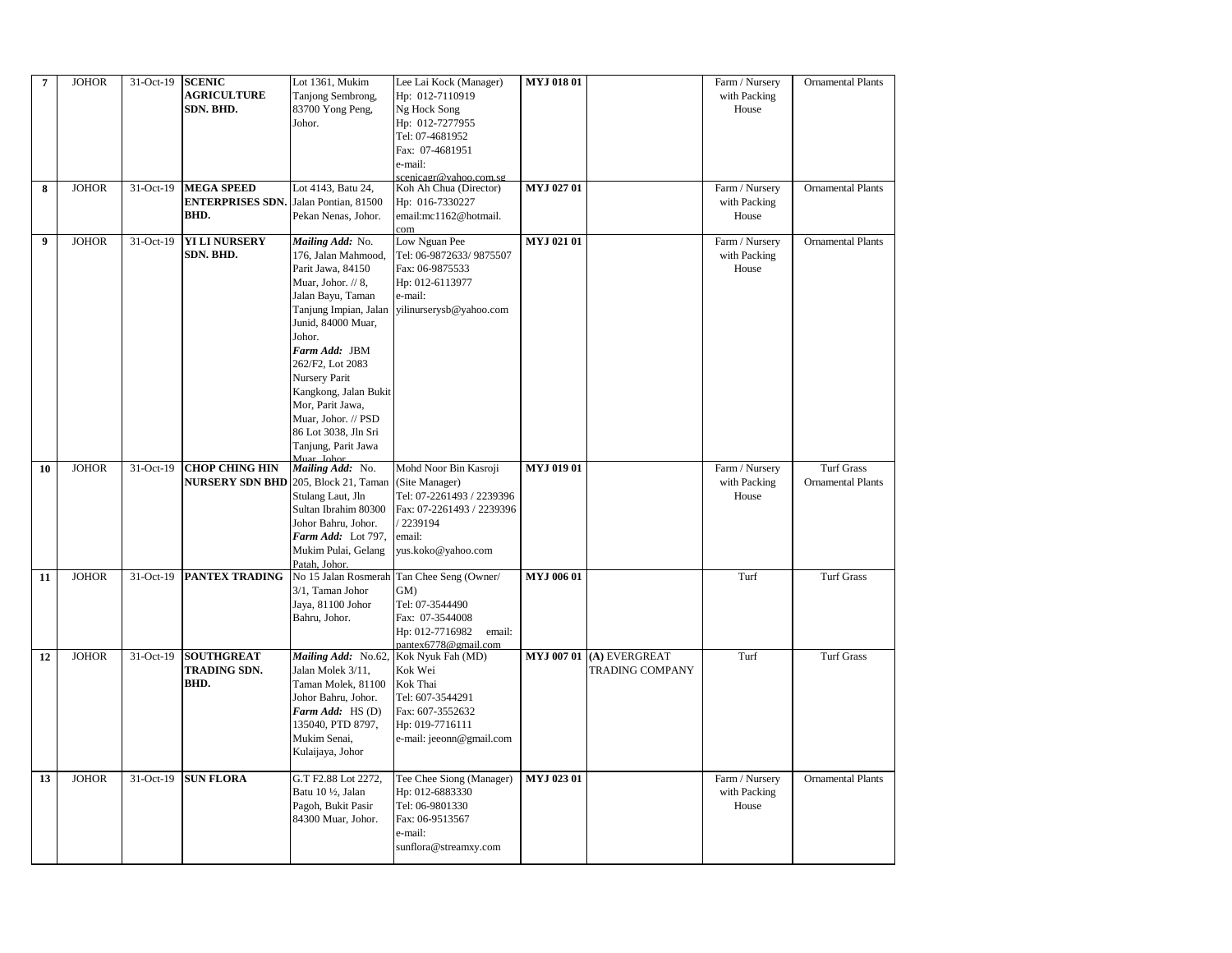| 14 | <b>JOHOR</b> |               | 31-Dec-19 GREEN CITY   | Mailing Add: 44                          | Yu Ai Kiang (Manager)                           | <b>MYJ 020 01</b> | Farm / Nursery | <b>Ornamental Plants</b> |
|----|--------------|---------------|------------------------|------------------------------------------|-------------------------------------------------|-------------------|----------------|--------------------------|
|    |              |               | <b>NURSERY</b>         | Taman Pelangi 2,                         | Hp: 012-6838805                                 |                   | with Packing   |                          |
|    |              |               |                        | Jalan Jabbar, Parit                      | Tel: 06-9872473 / 9860976                       |                   | House          |                          |
|    |              |               |                        | Jawa 84000 Muar,                         | Fax: 06-9874232 / 9864595                       |                   |                |                          |
|    |              |               |                        | Johor.                                   | e-mail:                                         |                   |                |                          |
|    |              |               |                        | Farm Add: Lot                            | greencity.nursery@yahoo.c                       |                   |                |                          |
|    |              |               |                        | 3263, Jalan Bukit                        | om                                              |                   |                |                          |
|    |              |               |                        | Batu, Jalan Bakri,<br>84000 Muar, Johor. |                                                 |                   |                |                          |
| 15 | <b>JOHOR</b> | 31-Dec-19     | <b>LONG SERN</b>       | No.30, Jalan Pesona                      | Kok Yoke Chan (Manager)                         | MYJ 030 01        | Turf           | <b>Turf Grass</b>        |
|    |              |               | <b>TRADING</b>         | 14, Taman Pelangi                        | Hp: 019-7708111                                 |                   |                |                          |
|    |              |               |                        | Indah, 81800 Johor                       | Tel: 07-8631563                                 |                   |                |                          |
|    |              |               |                        | Bahru, Johor.                            | Fax: 07-8631563                                 |                   |                |                          |
|    |              |               |                        |                                          | Kok Chan Wai                                    |                   |                |                          |
|    |              |               |                        |                                          | e-mail:                                         |                   |                |                          |
|    |              |               |                        |                                          | gaouglas_kcw@haotmail.co                        |                   |                |                          |
|    |              |               |                        |                                          | m                                               |                   |                |                          |
| 16 | <b>JOHOR</b> | $31 - Dec-19$ | <b>GREEN GARDEN</b>    | No 6807 Jalan Nuri                       | Phang Kau (Manager)                             | <b>MYJ 008 01</b> | Turf           | <b>Turf Grass</b>        |
|    |              |               | TRADING SDN.           | 30, Bandar Putra,                        | Hp: 012-7313501                                 |                   |                |                          |
|    |              |               | BHD.                   | 81000 Kulai, Johor.                      | Wong Wai Sun                                    |                   |                |                          |
|    |              |               |                        |                                          | Goh Su Ching                                    |                   |                |                          |
|    |              |               |                        |                                          | (Hp: 016-7959808)                               |                   |                |                          |
|    |              |               |                        |                                          | Tel: 02-6365957                                 |                   |                |                          |
|    |              |               |                        |                                          | Fax: 02-63628726 /<br>64547966<br>e-mail:       |                   |                |                          |
|    |              |               |                        |                                          | sales@thonghun.com.sg                           |                   |                |                          |
| 17 | <b>JOHOR</b> | 31-Dec-19     | <b>YX NURSERY</b>      |                                          | Mailing Add: No 21, Tan Lee May (Manager)       | <b>MYJ 044 08</b> | Farm / Nursery | <b>Ornamental Plants</b> |
|    |              |               | <b>TRADING</b>         | Jalan ADDA 5/7,                          | Hp: 012-7551511 / 019-                          |                   | with Packing   |                          |
|    |              |               |                        | Taman ADD Height,                        | 7140287<br>Fax: 07-                             |                   | House          |                          |
|    |              |               |                        | 81100 Johor Bahru,                       | 3573541                                         |                   |                |                          |
|    |              |               |                        | Johor                                    | e-mail:                                         |                   |                |                          |
|    |              |               |                        | Farm Add : Lot                           | salesyixiang@gmail.com/                         |                   |                |                          |
|    |              |               |                        | 1952, Jalan Kampung                      | Tanleemay@yahoo.com                             |                   |                |                          |
|    |              |               |                        | Sri Makmur, 81750<br>Masai, Johor        |                                                 |                   |                |                          |
| 18 | <b>JOHOR</b> | 31-Dec-19     | <b>MY ORCHIDS SDN.</b> | Mailing Add:                             | Tok Peng Chong (019-                            | MYJ 015 01        | Farm / Nursery | <b>Orchid Plants</b>     |
|    |              |               | BHD.                   | P.O.Box No. 9, Pos                       | 7309767)                                        |                   | with Packing   | <b>Cut Foliages</b>      |
|    |              |               |                        | Malaysia Taman Sri                       | Richard Chan (019-                              |                   | House          | Cut Orchids              |
|    |              |               |                        | Tebrau, 80057 Johor                      | 7368185)                                        |                   |                | Cut Chrysanthemum        |
|    |              |               |                        | Bahru, Johor.                            | Tel: 07-8610292                                 |                   |                |                          |
|    |              |               |                        | Farm Add: Lot 731, Fax: 07-8633557       |                                                 |                   |                |                          |
|    |              |               |                        | Jalan Tenang 4, Kg.                      | email:                                          |                   |                |                          |
|    |              |               |                        |                                          | Tenang, Batu 15, Jalan export@premiumorchids.co |                   |                |                          |
|    |              |               |                        | Sg. Tiram, 81800 Ulu   m.sg              |                                                 |                   |                |                          |
|    |              |               |                        | Tiram, Johor.                            |                                                 |                   |                |                          |
| 19 | <b>JOHOR</b> | 29-Feb-20     | <b>GREEN DAILY</b>     | Mailing: No. 4, Jalan Teo Swe Soon       |                                                 | MYJ 093 16        | Farm / Nursery | <b>Ornamental Plants</b> |
|    |              |               | <b>HORTICULTURES</b>   | S/P 1, Taman Sri                         | Tel: 07-4557060                                 |                   | with Packing   |                          |
|    |              |               | <b>SDN BHD</b>         | Panchor, 83000 Batu                      | Hp: 013-6055969                                 |                   | House          |                          |
|    |              |               |                        | Pahat, Johor                             | email:                                          |                   |                |                          |
|    |              |               |                        | Nursery: Parit Bindu,                    | greendailytrading@live.com                      |                   |                |                          |
|    |              |               |                        | MK Linau, Tongkang                       |                                                 |                   |                |                          |
|    |              |               |                        | Pecah, Batu Pahat,<br><b>Johor</b>       |                                                 |                   |                |                          |
|    |              |               |                        |                                          |                                                 |                   |                |                          |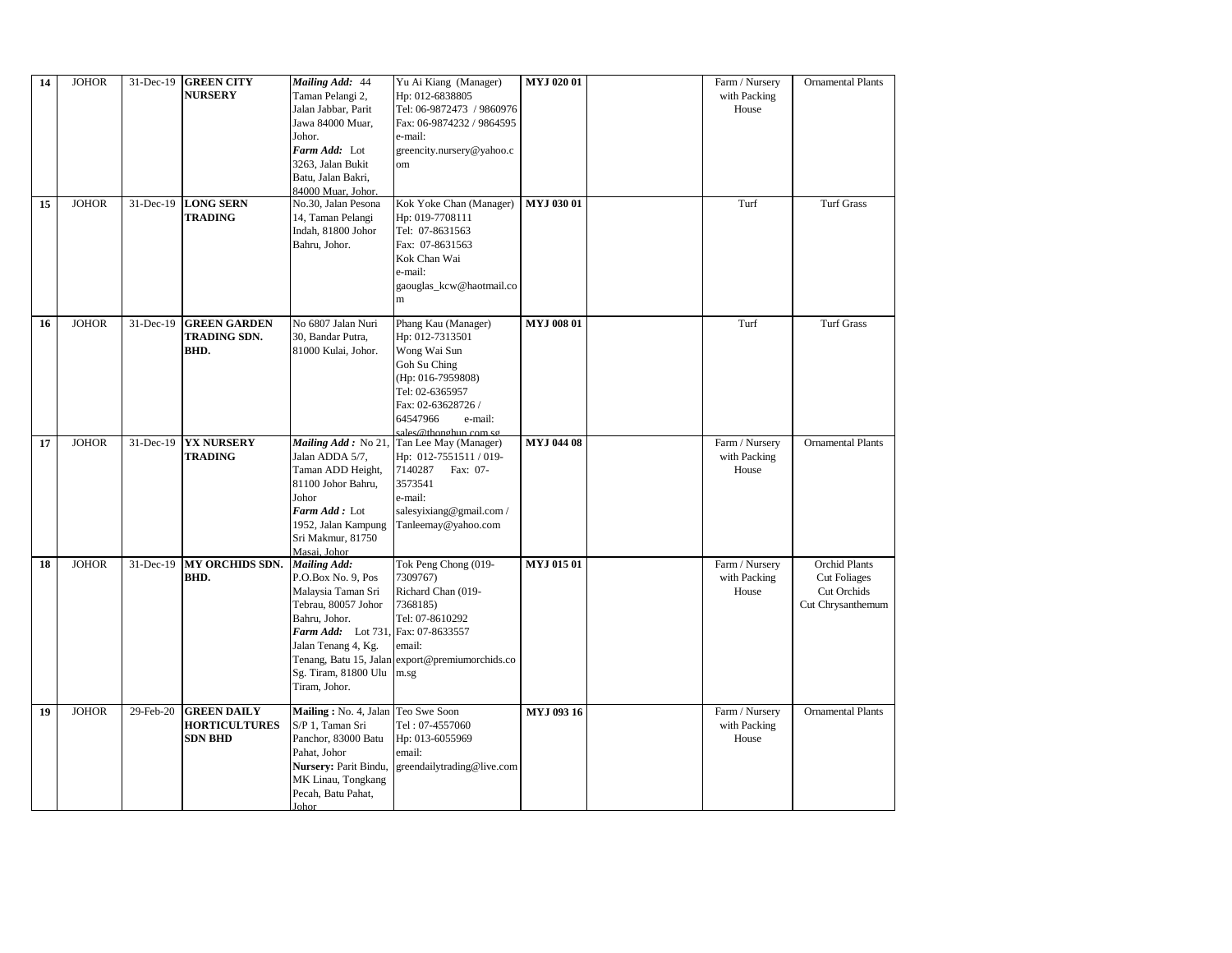| 20 | <b>JOHOR</b> | $2$ -Oct-20 | A & M                      | Lot 158, Jalan Ban                          | Neo Tuan Leng                             | MYJ 054 10        | Farm / Nursery                 | <b>Cut Foliages</b>      |
|----|--------------|-------------|----------------------------|---------------------------------------------|-------------------------------------------|-------------------|--------------------------------|--------------------------|
|    |              |             | <b>ASSOCIATED</b>          | Foo, 81800 Ulu                              | Anthony                                   |                   | with Packing                   | Cut Orchids              |
|    |              |             | <b>FLOWER SDN.</b>         | Tiram, Johor                                | Hp: 016-7232555                           |                   | House                          |                          |
|    |              |             | BHD.                       |                                             | Tel: 07-8651227                           |                   |                                |                          |
|    |              |             |                            |                                             | Fax: 07-8650227                           |                   |                                |                          |
|    |              |             |                            |                                             | e-mail:                                   |                   |                                |                          |
|    | <b>JOHOR</b> |             | <b>L &amp; A NURSERIES</b> |                                             | anthony@ordstn.com.sg                     | MYJ 053 10        |                                | <b>Cut Flowers</b>       |
| 21 |              | $2$ -Oct-20 | SDN. BHD.                  | Mailing Add: Bilik<br>201, Tkt 2, No. 52-B, | Tan Mei Ling (Manager)<br>Tel: 07-8825239 |                   | Farm / Nursery<br>with Packing | <b>Cut Foliages</b>      |
|    |              |             |                            | Jln. Sutera, Taman                          | Fax: 07-8836078                           |                   | House                          | Cut Orchids              |
|    |              |             |                            | Sentosa, 80150 Johor                        | email:                                    |                   |                                |                          |
|    |              |             |                            | Bahru, Johor.                               | meiling@hockwee.com                       |                   |                                |                          |
|    |              |             |                            | Farm Add: Lot                               |                                           |                   |                                |                          |
|    |              |             |                            | 3168, Jalan Tai Hong,                       |                                           |                   |                                |                          |
|    |              |             |                            | Kota Tinggi, 81900                          |                                           |                   |                                |                          |
|    |              |             |                            | Johor                                       |                                           |                   |                                |                          |
| 22 | <b>JOHOR</b> | $2$ -Oct-20 | <b>PREMIUM</b>             | Mailing Add:                                | Richard Chan (Manager)                    | MYJ 075 12        | Farm / Nursery                 | Cut Orchids              |
|    |              |             | <b>ORCHIDS SDN.</b>        | P.O.Box No. 9, Pos                          | Hp: 019-7368185                           |                   | with Packing                   |                          |
|    |              |             | BHD.                       | Malaysia Taman Sri                          | Darren - Hp: 019-7309767                  |                   | House                          |                          |
|    |              |             |                            | Tebrau, 80057 Johor                         | Kim - Hp: 019-7187789                     |                   |                                |                          |
|    |              |             |                            | Bahru, Johor.                               | Tel.: 07-8610292 /                        |                   |                                |                          |
|    |              |             |                            | Farm add: Lot 35 &<br>36, Plot 11.71/2 KM   | Fax: 07-8633557<br>email:                 |                   |                                |                          |
|    |              |             |                            | Jalan Klang, Project                        | export@premiumorchids.co                  |                   |                                |                          |
|    |              |             |                            | Orchid - Pertanian                          | m.sg                                      |                   |                                |                          |
|    |              |             |                            | Moden, 86000                                |                                           |                   |                                |                          |
|    |              |             |                            | Kluang, Johor                               |                                           |                   |                                |                          |
| 23 | <b>JOHOR</b> | $2$ -Oct-20 | <b>SUNSPEED (M)</b>        | Lot 3550, Jalan Tai                         | Tan Mei Ling (Manager)                    | <b>MYJ 052 10</b> | Farm / Nursery                 | <b>Cut Flowers</b>       |
|    |              |             | SDN. BHD.                  | Hong, Kota Tinggi,                          | Tel: 07-8836291 / 8836296                 |                   | with Packing                   | <b>Cut Foliages</b>      |
|    |              |             |                            | 81900 Johor.                                | Fax: 07-8835026                           |                   | House                          | Cut Orchids              |
|    |              |             |                            |                                             | email:meiling@hockwee.co                  |                   |                                |                          |
| 24 | <b>JOHOR</b> | $2$ -Oct-20 | YONG PENG                  | Mailing Add: No.                            | Yeo Boon Teck (Manager)                   | MYJ 095 16        | Farm / Nursery                 | <b>Ornamental Plants</b> |
|    |              |             | <b>LANDSCAPE SDN</b>       | 3A, Jalan Tropika                           | Hp: 012-7226955                           |                   | with Packing                   |                          |
|    |              |             | <b>BHD</b>                 | Utama 3, Taman Bukit Tel: 07-4676707        |                                           |                   | House                          |                          |
|    |              |             |                            | Tropika. 83700 Yong                         | Fax: 07-4676707                           |                   |                                |                          |
|    |              |             |                            | Peng, Johor                                 | e-mail:                                   |                   |                                |                          |
|    |              |             |                            | Farm Add: Lot 6840,                         | yplandscape@yahoo.com                     |                   |                                |                          |
|    |              |             |                            | Jalan Loji Air, Jalan                       |                                           |                   |                                |                          |
|    |              |             |                            | Muar, 83700 Yong                            |                                           |                   |                                |                          |
| 25 | <b>JOHOR</b> | $2$ -Oct-20 | TOH SUM CHYE               | Peng, Johor<br>Mailing Add: No.             | Mohd Noor (hp: 012-                       | <b>MYJ 088 14</b> | Farm / Nursery                 | Turf Grass (Paspalum     |
|    |              |             | SDN. BHD.                  | 205, Block 21, Taman                        | 7371485) / Kamarudin                      |                   | with Packing                   | conjugations)            |
|    |              |             |                            | Stulang Laut, Jalan                         | (hp: 012-772 1485)                        |                   | House                          |                          |
|    |              |             |                            | Ibrahim Sultan, 80300                       | Tel: 07-2239295                           |                   |                                |                          |
|    |              |             |                            | Johor Bahru.                                | Fax: 07-2239194                           |                   |                                |                          |
|    |              |             |                            | Farm Add: PTD.                              | e-mail:                                   |                   |                                |                          |
|    |              |             |                            | 2980, Mukim Tanjung                         | yus.koko@yahoo.com                        |                   |                                |                          |
|    |              |             |                            | Kupang, Nusajaya,                           |                                           |                   |                                |                          |
| 26 | <b>JOHOR</b> | $2$ -Oct-20 | <b>EUREKA FLORA</b>        | Johor<br>Lot 5086, Sungai                   | Lim Siew Leay (Executive                  | <b>MYJ 089 14</b> | Farm / Nursery                 | <b>Ornamental Plants</b> |
|    |              |             | SDN. BHD.                  | Mati, 84400 Ledang,                         | Director)                                 |                   | with Packing                   |                          |
|    |              |             |                            | Johor                                       | Hp: 012-6218377                           |                   | House                          |                          |
|    |              |             |                            |                                             | Tel: 06-9753151                           |                   |                                |                          |
|    |              |             |                            |                                             | Fax: 06-9752897                           |                   |                                |                          |
|    |              |             |                            |                                             | e-mail:                                   |                   |                                |                          |
|    |              |             |                            |                                             | eflora@streamvx.com                       |                   |                                |                          |